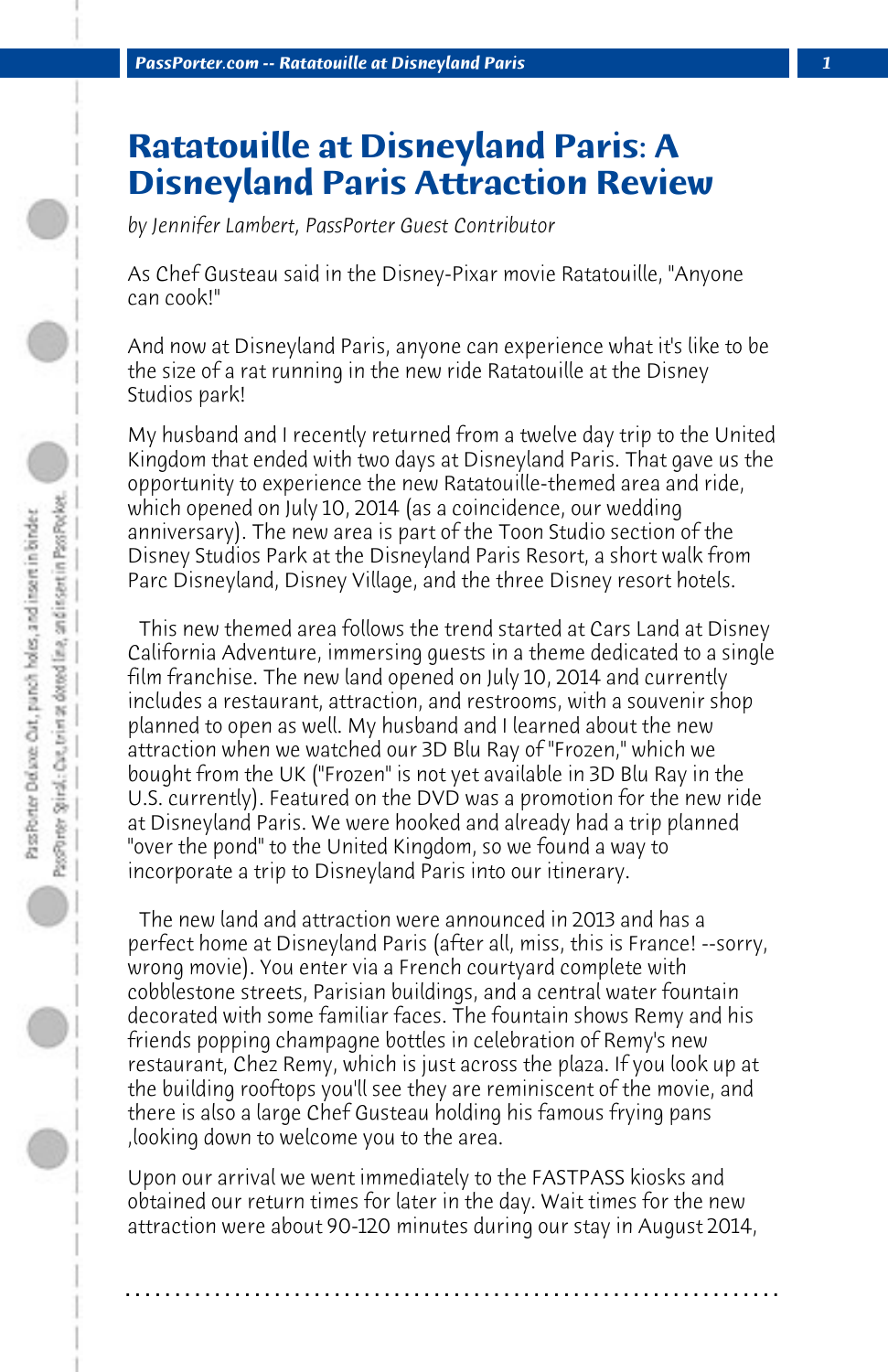so we were pretty happy to get FASTPASS tickets. We returned at the designated time slot (which is 30 minutes vs. the 60 minutes  $we$ 're used to in the States) and entered the queue.

 The new attraction is a combination of 3D technology and 4D special effects, with a new  $\&\#39$ ; trackless $&\#39$ ; ride operating system. Because of our FASTPASSes, we missed the fun of the standby queue, which includes a welcome by Chef Gusteau himself, both in English and in French. Emile (Remy's brother) gives the safety speech in English and French as you put on your 3D glasses and enter your rat. The ride is set in the kitchen of Gusteau's restaurant, where you are now rat-sized and are being chased around the kitchen by Remy's nemesis, Chef Skinner. The first scene shows Remy pondering what to cook, (Ratatouille of course, as coached by Gusteau) and then suddenly you are darting through the kitchen. You find yourself under the flames of the stove; near the fridge, and into the dining room, all while trying to escape from Skinner (Linguini $\&$ #39; there to give you a hand). You pass giant fish, fruits, meat, and vegetables along the way and end up witnessing Remy cooking it up in HIS kitchen and dining room at his new restaurant, Chez Remy.

 The ride ends with a view of the real Chez Remy restaurant, similar to the view of Blue Bayou restaurant from California Disneyland's Pirates of the Caribbean and San Angel Inn from the Gran Fiesta Tour attraction at Epcot's Mexico pavilion. 3D technology is used on giant screens as you race through the scenes while your trackless rat-vehicle moves about, seemingly without a pattern. 4D technology comes into play when you feel the heat from the stove.

 The ride is unique and so much fun; a great new way to be immersed in the story, thanks to the large 3D screens and larger than life props. You spin and turn and at times we forgot we were watching a screen; the feeling was very real. After our ride, we kept our new rat size and checked in for our dinner reservation at Chez Remy's, which is another story to be told in a future article!

*About The Author: Jennifer is a Disney veteran and suffers from Disney-itis very badly. She visited Walt Disney World for the first time when she was just 6 months old (Thanks Mom and Dad!). Jennifer and her husband Dave has been to Walt Disney World several times, on the Disney Dream in 2012, and to Disneyland in 2012 and 2013, with their first visit to Disneyland Paris in 2014. She is the local Disney expert to friends, family and co-workers, excited to share experiences and advice whenever needed about her favorite place on earth!*

**. . . . . . . . . . . . . . . . . . . . . . . . . . . . . . . . . . . . . . . . . . . . . . . . . . . . . . . . . . . . . . . . . .**